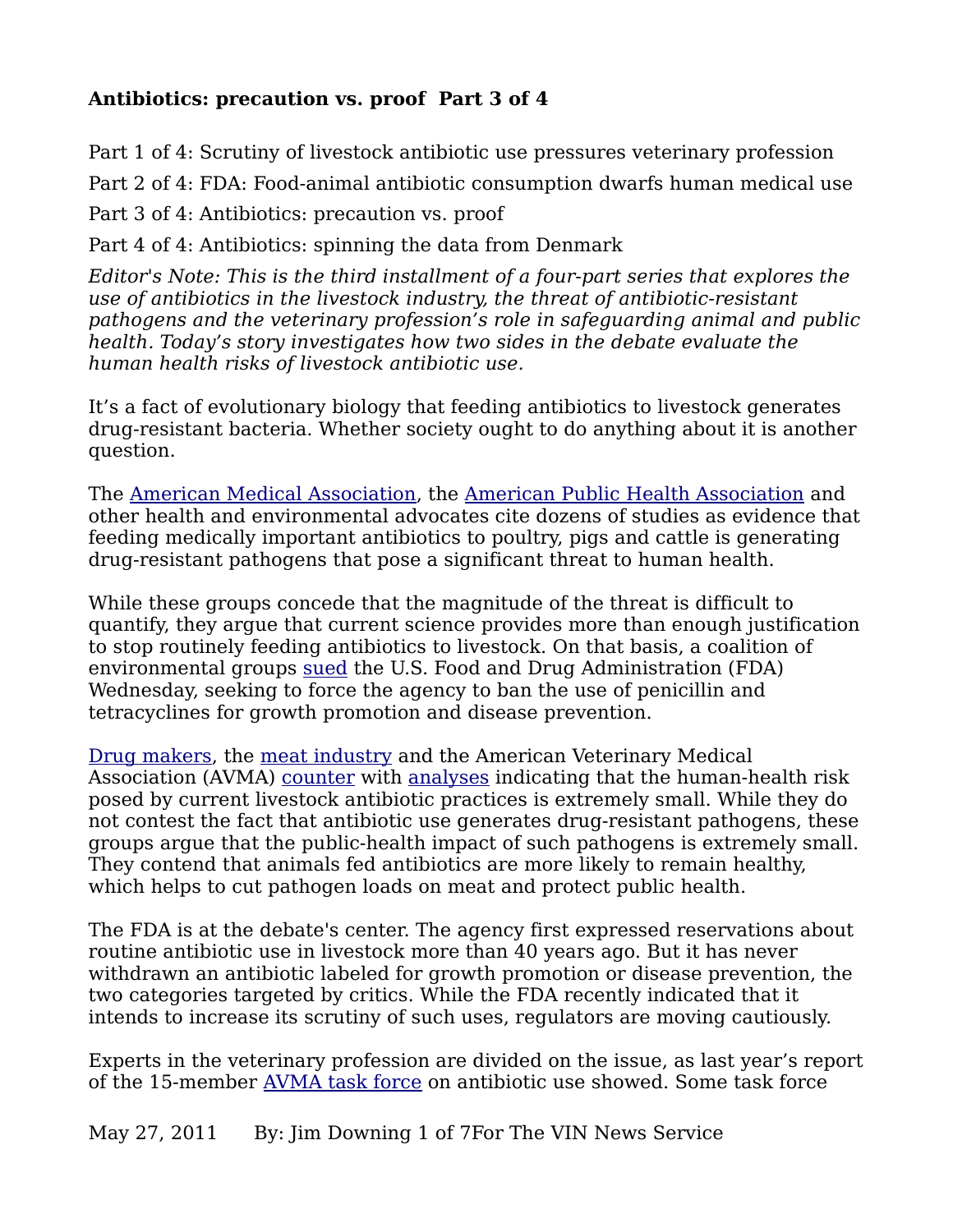members agreed with the AVMA's official position that current antibiotic practices pose a negligible threat to public health. Others pointed to studies that suggest the risk is serious enough to warrant some restrictions on uses of antibiotics.

"There's science on both sides," said Dr. Mark Starr, who represented the National Association of State Public Health Veterinarians on the AVMA task force. "While some people would say there is no science showing that there is a risk, from the perspective of many folks, there's plenty of evidence."

#### **Public health community makes its case**

In [testimony to Congress,](http://www.ncifap.org/bin/s/i/Microsoft_Word_2008_06_05_Final_release_for_House_testimony1_doc.pdf) [reports,](http://www.ncifap.org/_images/212-2_AntbioRprt_FIN_web%206.7.10%202.pdf%20) [journal articles](http://www.ncbi.nlm.nih.gov/pubmed/18348709) and now a [legal complaint](http://docs.nrdc.org/health/files/hea_11052501a.pdf) against the FDA, the public health community points to serious risk associated with the use of antibiotics to promote growth and prevent disease in livestock. Public health advocates maintain that the use of an antibiotic in livestock selects for strains of bacteria resistant to that antibiotic. And this resistance involves [genetic changes](http://www.informaworld.com/smpp/content~db=all~content=a768446446) that can be passed to other types of bacteria, generating a "reservoir" of antibiotic resistance in the environment.

The research behind their arguments spans temporal, food and environmental impacts as well as animal-to-human infection:

- Several cases have linked the introduction of an antibiotic for use in food animals to an increased incidence of pathogens resistant to that drug in humans. For instance, after fluoroquinolones were licensed to treat respiratory diseases in poultry in 1995, a [study](http://www.ncbi.nlm.nih.gov/pubmed/10332013) in Minnesota found an increase in quinolone-resistant *Campylobacter* infections acquired from poultry. Conversely, following the withdrawal of the antibiotic avoparcin from animal use in Europe, the prevalence of resistant bacteria [declined](http://www.ncbi.nlm.nih.gov/pubmed/10332721) in retail poultry meat and human fecal samples.
- The [National Antimicrobial Resistance Monitoring System](http://www.fda.gov/AnimalVeterinary/SafetyHealth/AntimicrobialResistance/NationalAntimicrobialResistanceMonitoringSystem/ucm253019.htm) consistently has found that contamination of retail meat and poultry products with antibiotic-resistant bacteria is common. In addition, [several studies](http://ehp03.niehs.nih.gov/article/fetchArticle.action?articleURI=info:doi/10.1289/ehp.7647) [have](http://aem.asm.org/cgi/content/abstract/72/5/3600) [found](http://avmajournals.avma.org/doi/abs/10.2460/javma.2005.226.589) that food animals raised on antibiotic-free farms are less likely to carry resistant bacteria than those raised in conventional operations.
- Farmers and others working or living near livestock have bee[n infected](http://www.ncbi.nlm.nih.gov/pubmed/10781620) with the same antibiotic-resistant microbes carried by their animals. Livestock workers also are known to host pathogens [resistant to commonly](http://www.ncbi.nlm.nih.gov/pubmed/18087592)  [used food-animal antibiotics.](http://www.ncbi.nlm.nih.gov/pubmed/18087592)
- Antibiotic-resistant bacteria have been found in [air samples](http://www.ncbi.nlm.nih.gov/pubmed/16835055) in and near food-animal operations, as well as in fields fertilized with manure, showing that antibiotic resistance may pass into the environment through routes other than meat or infected humans. [Birds,](http://www.cdc.gov/ncidod/eid/vol11no06/04-0717.htm) [flies](http://www.jhsph.edu/water_health/_pdf/AntibioticResistantEntero.pdf) and rodents also may carry the bacteria off the farm.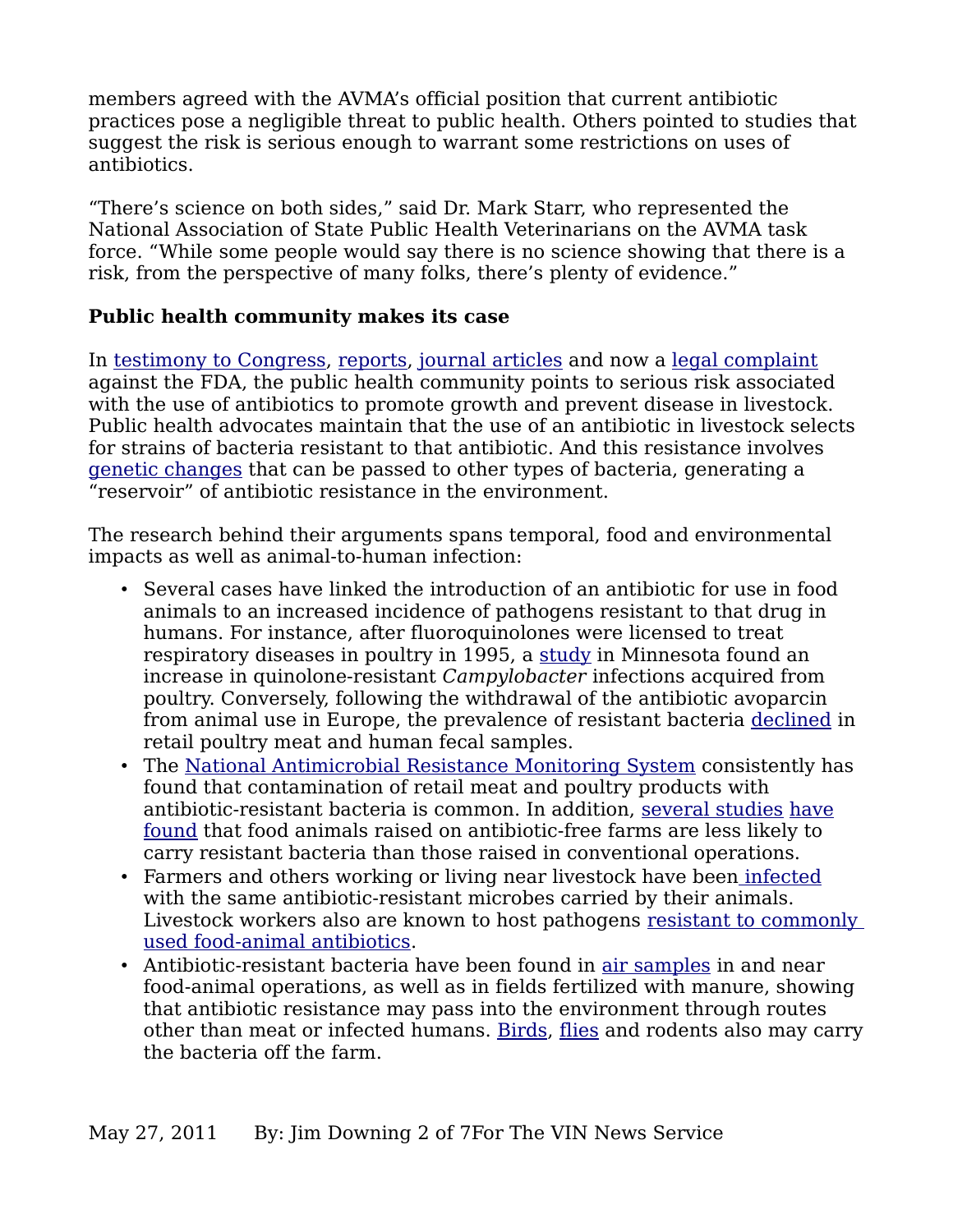This evidence, taken together, constitutes "strong scientific evidence of a link between antibiotic use in food animals and antibiotic resistance in humans," according to a recent [letter to Congress](http://www.livablefutureblog.com/wp-content/uploads/2010/08/2069918-chairman-pallone.pdf%20) from Dr. Thomas R. Frieden, director of the Centers for Disease Control and Prevention.

Furthermore, public health groups argue, many uses of antibiotics for growth promotion and disease prevention are dispensable. [Several](http://www.avma.org/journals/javma/articles_public/020601_swine_dritz.pdf) [studies](http://www.jhsph.edu/bin/s/a/antibiotics_poultry07.pdf) show little or no benefit to animal health or farmers' profits from common uses of growthpromoting antibiotics. The increasing production of organic and antibiotic-free meat shows that it is possible to raise healthy animals without using antibiotics to prevent disease.

### **AVMA and industry: Antibiotic resistance exists, but there's little risk**

Livestock groups, the pharmaceutical industry and the AVMA counter that there is little evidence that the risk associated with antibiotic use is large enough to be a concern.

"If you look at how many deaths are caused by treatment failures of foodborne illnesses and what fraction of those might be averted by banning certain uses of antibiotics in food animals — those numbers are tremendously small," said Tony Cox, Ph.D., a Denver-based risk assessment consultant and clinical professor of preventive medicine and biometrics at the University of Colorado Health Sciences Center.

Cox's work is central to the [AVMA's position](http://www.avma.org/public_health/antimicrobial_fact_sheet_veterinarians.asp) on the issue. Of the seven peerreviewed papers the group cites on its website in support of the idea that "the risk to people of becoming infected with resistant organisms by consuming animal products (meat, milk, eggs) is extremely low," four are lead-authored by Cox and one is co-authored by him. Between 2000 to 2005, Cox's firm worked for several drug companies and the Animal Health Institute, a pharmaceuticalindustry advocacy group, to develop quantitative estimates of the human health risks associated with the use of various antibiotics in livestock. Previously, Cox worked as a consultant for the FDA and the U.S. Department of Agriculture (USDA) on similar issues.

[Table 1](http://www.vin.com/apputil/image/handler.ashx?docid=4905510) lists the human health risks associated with livestock antibiotic use, as calculated in peer-reviewed journal articles by Cox and others.

These studies start with epidemiological figures on the incidence of serious foodborne illnesses caused by a particular pathogen. The authors then estimate the fraction of those illnesses — and the associated days of illness and/or mortalities — that could be prevented by discontinuing the use of the antibiotic in livestock. The result is based on a series of estimates: the fraction of illnesses caused by the pathogen that can be attributed to meat or poultry; the fraction of illnesses known to be caused by resistant pathogens; the fraction of illnesses that are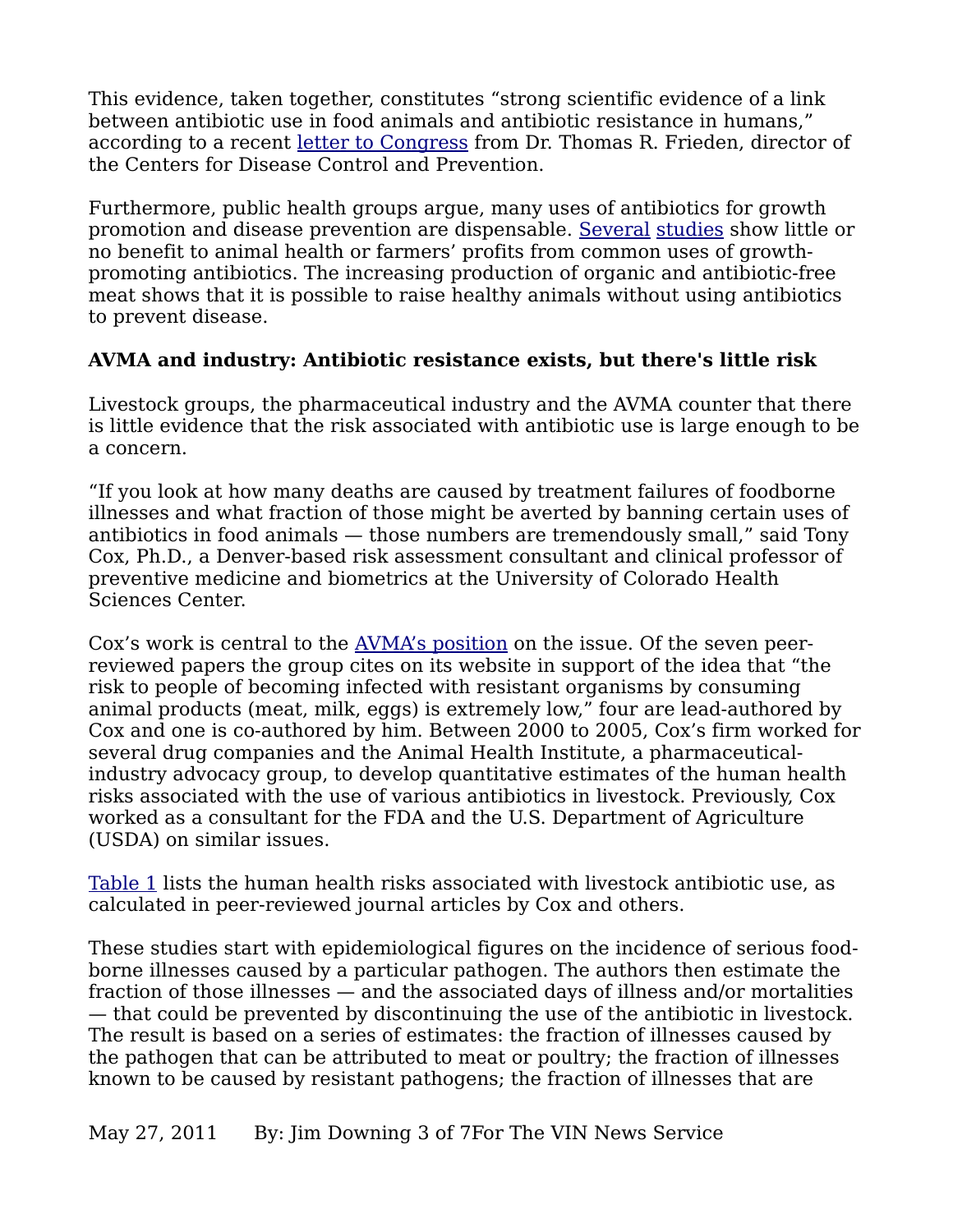treated with the resisted food-animal antibiotic or a related human-medicine antibiotic; and the health consequences, such as prolonged illness and potential complications, that result when treatment with a resisted antibiotic fails.

As the <u>table</u> shows, the calculated burden to the U.S. population ranges from small (57 additional illness-days per year) to negligible (one additional treatment failure every 200 years) for the various antibiotics evaluated.

This sort of risk assessment is criticized by many in the public health community for being overly narrow. The approach, for instance, ignores potential — but poorly quantified — risks associated with antibiotic resistance spreading across multiple pathogens, and with non-food modes of transmission. In addition, the risk assessments have been criticized for using biased assumptions.

"There's never enough data to fill all the data gaps, so you're always left having to make certain assumptions and a lot of that is what ends up driving your risk assessment," said Dr. William Flynn, deputy director for science policy at the FDA's Center for Veterinary Medicine (CVM).

The FDA has performed two analyses that can be compared directly with Cox's estimates. One differs sharply from Cox's; the other closely matches his result.

For enrofloxacin — a fluoroquinolone — the [FDA in 2001 estimated](http://www.fda.gov/downloads/AnimalVeterinary/SafetyHealth/RecallsWithdrawals/UCM042038.pdf) that 9,000 people annually in the United States contract a fluoroquinolone-resistant *Campylobacter* infection from chicken and are treated with a fluoroquinolone (and thus are potentially hurt by the use of enrofloxacin in chickens). Cox's estimate for that same scenario was 28. Differences in estimates for three key figures account for most of the 300-fold difference in the results [\(Table 2\)](http://www.vin.com/apputil/image/handler.ashx?docid=4905512). Other estimates for these figures [\(Table 2,](http://www.vin.com/apputil/image/handler.ashx?docid=4905512) third column) suggest the real answer may lie somewhere between Cox's result and the FDA's.

A second FDA analysis, this time focusing on virginiamycin, reached conclusions that were in general agreement with Cox's published figures. In a 2004 draft risk assessment, the FDA CVM used three different modeling approaches to estimate that the use of virginiamycin in livestock likely contributed to an additional two to 39 drug-resistant infections annually among U.S. hospital patients. Cox estimated the same figure at roughly five such infections annually. Industry applauded the FDA's analysis, which was prepared in response to concerns about the risk to human health posed by the use of virginiamycin in poultry, pigs and cattle. The FDA has not released a final version of the risk assessment and has not proposed restricting the use of the drug.

Two of Cox's papers [\(Table 3\)](http://www.vin.com/apputil/image/handler.ashx?docid=4905513) also estimate the number of human illnesses that might be caused by the withdrawal of a particular antibiotic used in poultry. These estimates are based on the assumption that if antibiotics are not used to promote growth or prevent disease, more animals would enter the meat

May 27, 2011 By: Jim Downing 4 of 7For The VIN News Service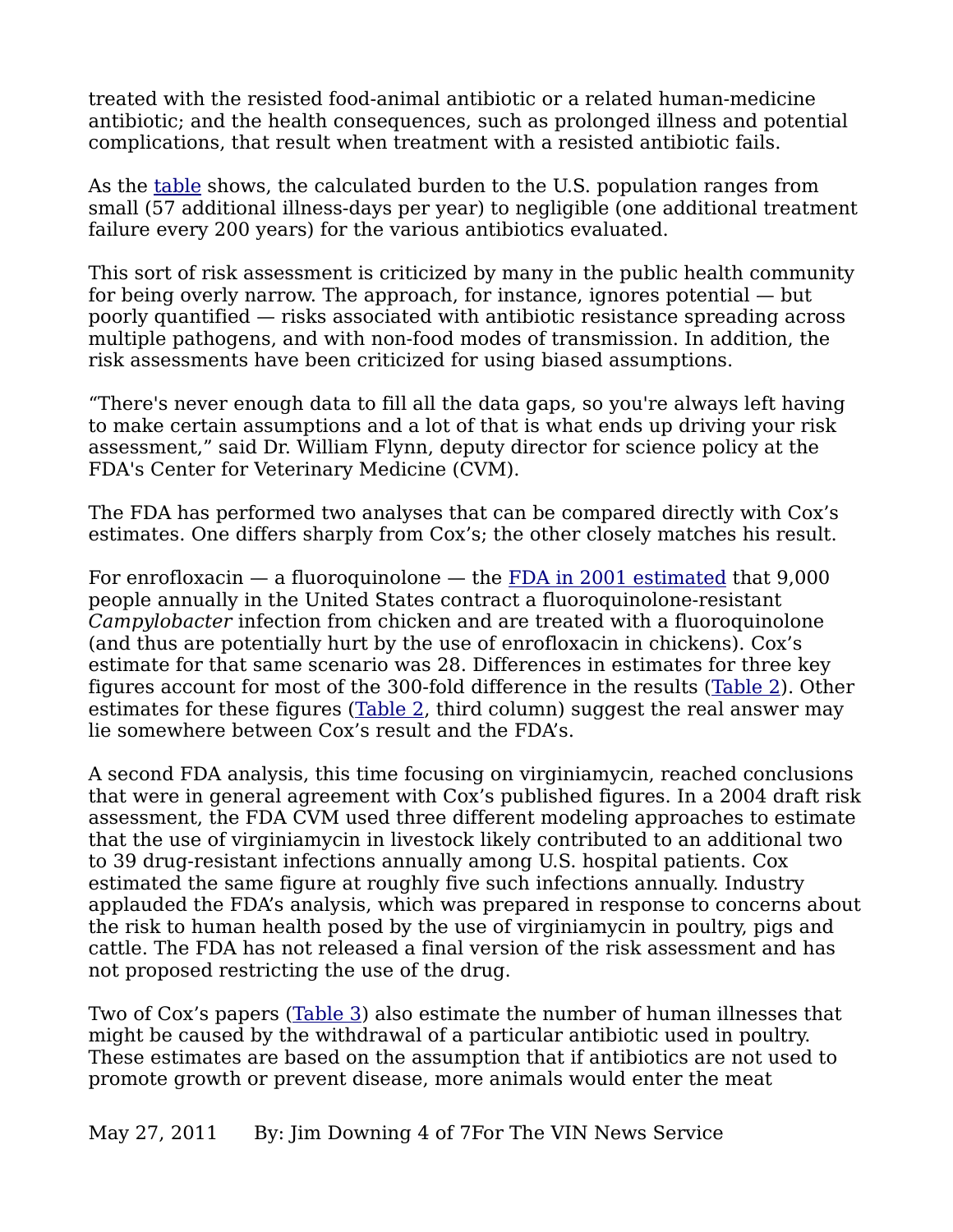processing system with subclinical infections and would tend to be carrying more pathogens. (Research on this point, however, is inconclusive; some studies have found that animals raised without antibiotics carry no more pathogens than those fed antibiotics for growth promotion and disease prevention.) An increased pathogen load at slaughter would lead to higher pathogen levels at every stage of meat processing and distribution, producing more illnesses among consumers. While the pathogens causing these illnesses would be less likely to be antibiotic resistant, the people they infect would get sick.

As calculated by Cox, the human health risk associated with stopping the use of certain antibiotics swamps the risk tied to antibiotic resistance.

"There may be a higher risk from changing things" than from staying with status quo antibiotic practices, said Dr. Scott Hurd, a professor at the Iowa State University College of Veterinary Medicine and the former deputy undersecretary for food safety at USDA. Hurd also was a member of the 2010 AVMA task force on the issue.

The FDA's approach to judging the prudence of using a particular antibiotic in food animals does not include weighing, in the way Cox does, the benefits of continuing to use the drug.

"The safety standard that we apply is 'a reasonable certainty of no harm.' It's not a risk-benefit," said FDA-CVM's Flynn. "Our focus is still that … if the use itself is contributing to the emergence of resistance, if it is presenting a public health risk, then we feel that there is a basis to raise safety questions."

### **Who's right?**

It's not possible to weigh the arguments of one side directly against the other because they use different lines of reasoning. The public health argument shows the presence of a potentially serious risk. Industry and the AVMA argue that the magnitude of the risk is what matters, and that current evidence has not established that the risk is anything but small.

The job of deciding which side is right, for a given drug, falls to the FDA (though Congress could potentially intervene with legislation). When evaluating the safety of an animal drug, the agency attempts to establish that it is safe, using the "reasonable certainty of no harm" standard described by Flynn. If the agency decides to pursue the withdrawal of an already-approved drug, it must present evidence through a formal hearing process that raises "serious questions" about the safety of using the drug as approved. If the agency raises such questions successfully  $-$  in the opinion of a judge  $-$  the burden of proof shifts to the drug's sponsor, which must demonstrate its safety.

To date, FDA has withdrawn approval of only one food-animal antimicrobial drug

May 27, 2011 By: Jim Downing 5 of 7 For The VIN News Service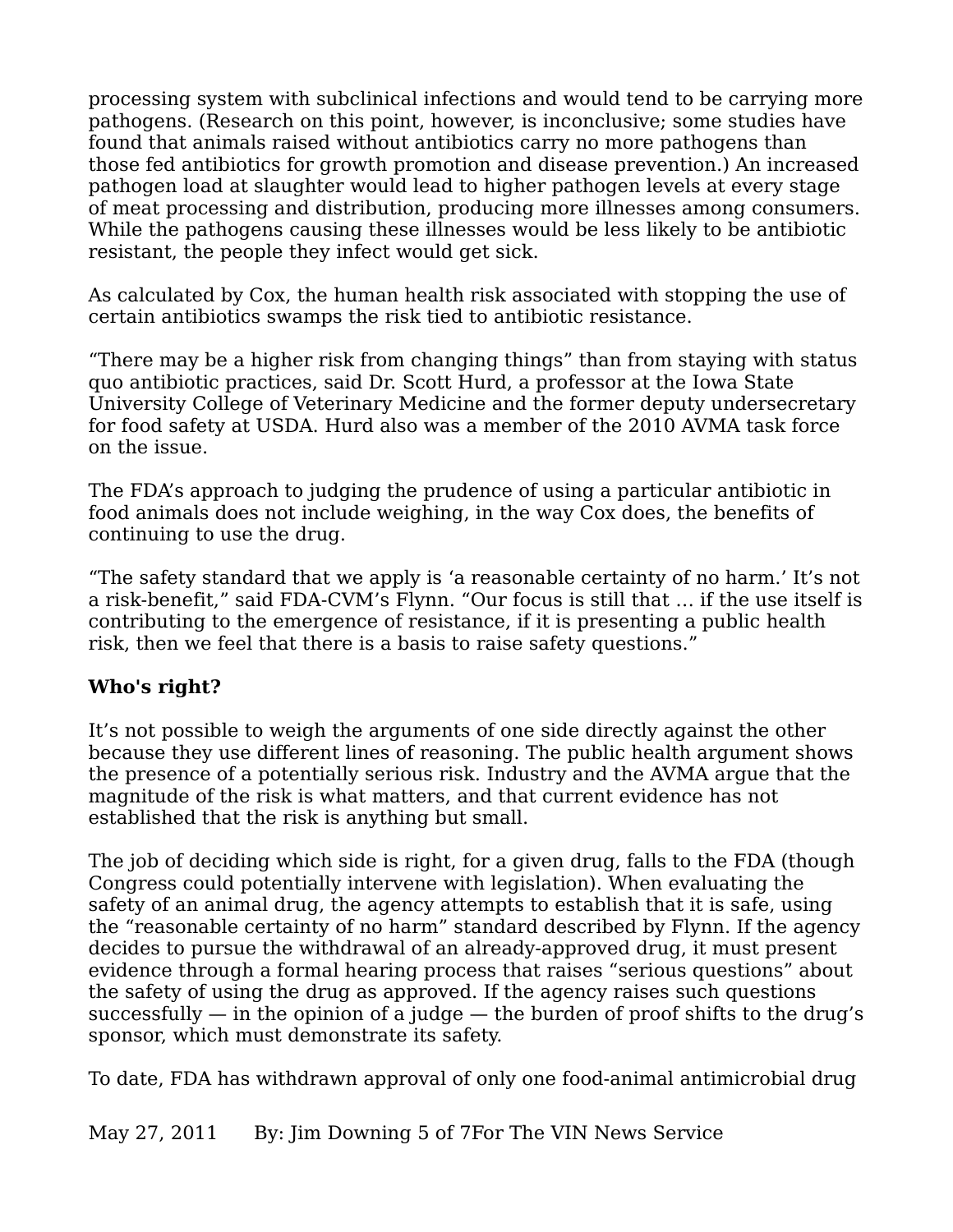on the basis of its risk to human health — enrofloxacin, which was sold by Bayer Corp. under the brand name Baytril. The drug was administered by prescription through poultry-barn watering systems for the mass treatment of respiratory diseases in chickens and turkeys.

# **The Baytril case**

Baytril and a similar drug, sarafloxacin (manufactured by Abbott Laboratories), were approved by the FDA in 1996 and 1995, respectively. The approvals raised antimicrobial-resistance concerns because similar drugs, such as ciprofloxacin (sold by Bayer under the brand name Cipro) are used widely in human medicine. Because of these concerns, during the approval process an FDA advisory committee recommended that a nationwide monitoring system be developed to help evaluate whether the use of the drugs in poultry was causing a serious antibiotic-resistance problem.

By 1999, there was significant evidence that the prevalence of fluoroquinolineresistant *Campylobacter* species had increased. In 2000, the agency proposed withdrawing sarafloxacin and enrofloxacin for use in poultry. Abbott preemptively withdrew its drug from the market. Bayer requested a formal hearing, touching off a legal battle that was not resolved until 2005, when the FDA commissioner ordered that the drug no longer be used in poultry.

The arguments about the withdrawal of Baytril reflect, in many respects, those that continue today concerning the broad issue of antibiotic resistance. The FDA presented a body of evidence suggesting a variety of potential links between the use of Baytril in poultry and the development of antibiotic-resistant strains of *Campylobacter* that may infect humans. Bayer countered that the agency was overstating the number of illnesses that could fairly be linked to the use of Baytril and ignoring countervailing evidence.

In his [initial decision](http://www.fda.gov/ohrms/dockets/dailys/04/mar04/031604/00n-1571-idf0001-vol389.pdf) on the matter, FDA administrative law judge Daniel Davidson found that the weight of the evidence supported withdrawing the drug. He wrote:

"… it appears that while each of the studies and/or analyses relied on by CVM, standing alone, would not support a finding that the use of fluoroquinolones in poultry has resulted in an increase in drug-resistant *Campylobacter*, when the record is viewed in its entirety, there is a substantial body of evidence supporting the conclusion that the increase in fluoroquinolone-resistant *Campylobacter* and resultant campylobacteriosis is a result of the extensive use of enrofloxacin in poultry."

Bayer appealed the ruling. Sixteen months later, then-FDA Commissioner Dr. Lester Crawford, a veterinarian, [affirmed the judge's decision.](http://www.washingtonpost.com/wp-dyn/content/article/2005/09/08/AR2005090801918.html)